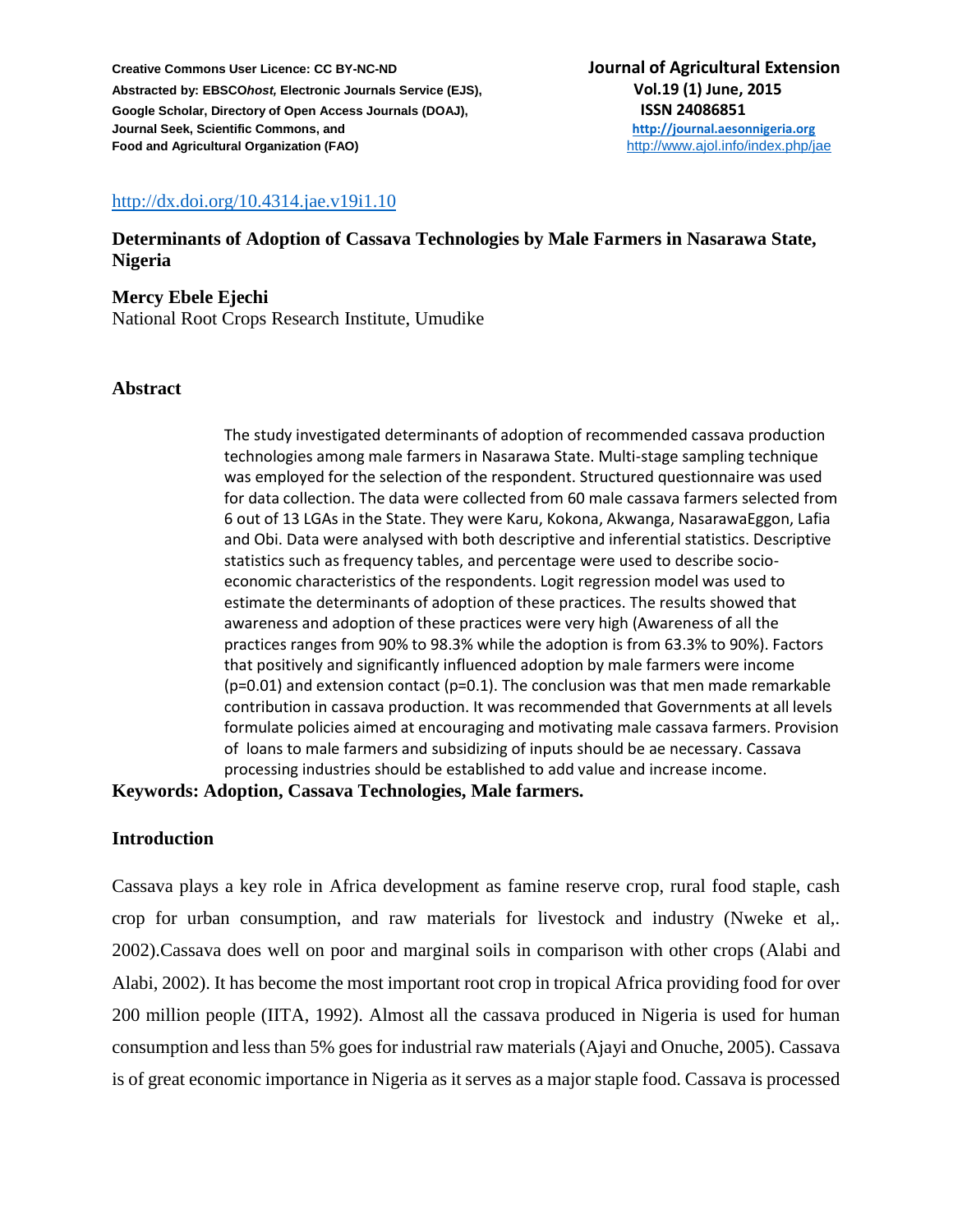into various forms such as gari, fufu, cassava flour and starch (Odurukwe *et al.*, 2003,). Apart from its use as food, cassava is an important industrial raw material for the production of alcohol, pharmaceutical gum and confectionaries (Okonkwo, 2002). As a result, demand presently outstrips production.

Furthermore, Cassava for a long time has been a versatile staple food crop for the people of Nasarawa state. It is well adapted to the traditional farming systems of the area. Small-scale farmers, majority of who are rural youths, play a major role in cassava production in study Area. A number of recommended practices such as timely planting, fertilizer application, timely weeding, herbicide application, insecticide application and planting of stems inclined on ridges which will produce tuberous roots in the same direction to make harvesting easier, have been introduced in an attempt to increase yield per hectare of cassava production Institute for Agricultural Research and Training (IAR&T, 2005).

The improvement in the yield of cassava is vigorously pursued through the development of improved varieties by National Root Crops Research Institute, Umudike and International Institute for Tropical Agriculture (IITA), Ibadan, as well as through Agricultural Extension (Agbarevo and Obinne 2008).

Adoption of improved production practices by farmers leads to improved yields of crops. Studies have shown positive correlation between adoption of extension recommendations by farmers and crop yields which translate into increased income and improved quality of life of farmers (African rice centre, 2007). Similarly, Emenyonu *et al.* (2005) reported significant difference between cassava yield of farmers adopting improved cassava production technologies and those not adopting the recommendations in Delta state. However, for a successful adoption of a technology, farmers must not only know about it, but must be able to follow the recommendation given (Adekoya and Tologbonse 2005). A thorough knowledge of the target group in the development and dissemination of the technology is a prerequisite to adoption of the technology in question.

Male farmers play a central role in cassava production, processing and marketing. They are responsible for cassava production which provides additional income earning opportunities, and enhances their ability to contribute to household food security (Ojuekaiye, 2001).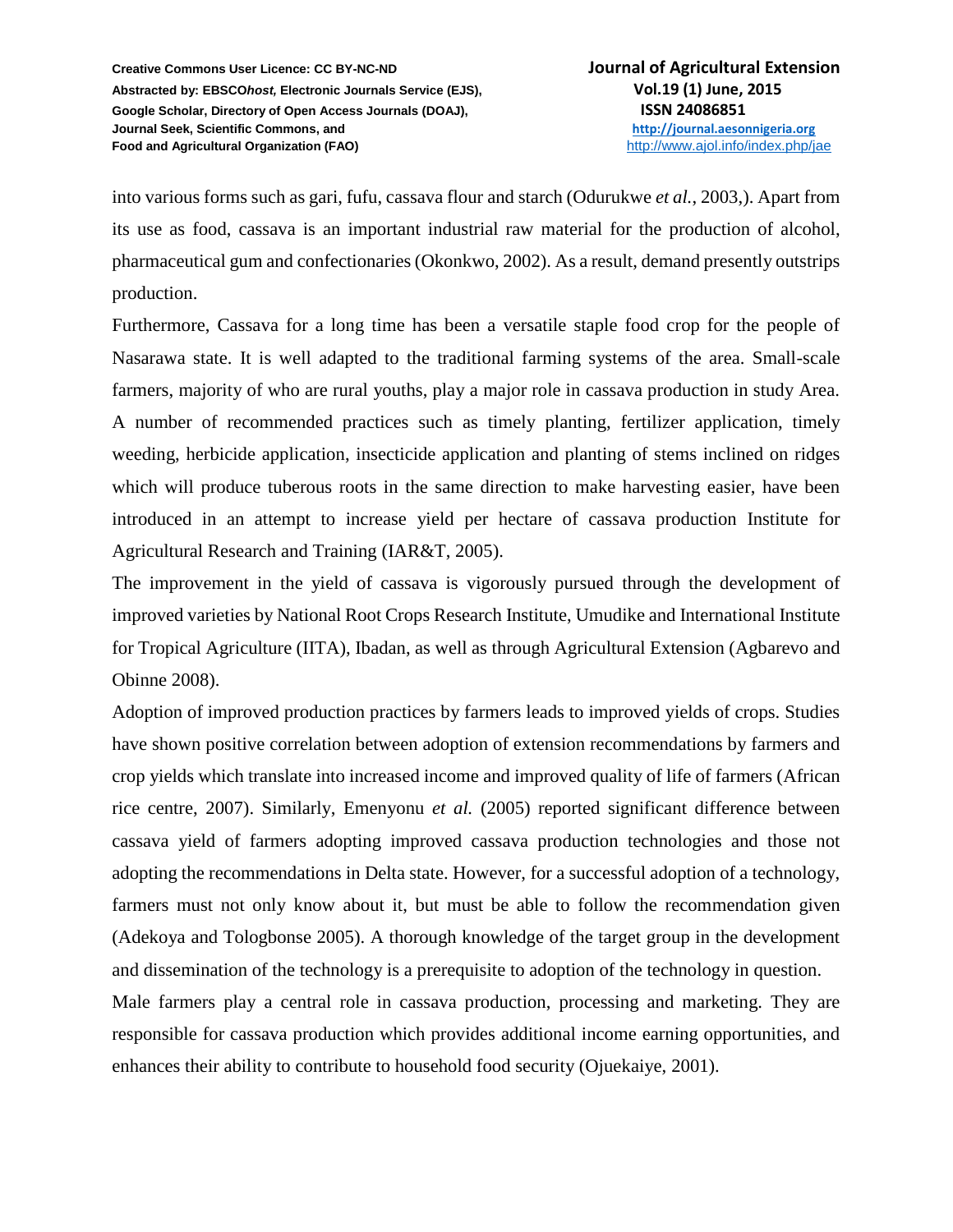However, in the face of the present food insecurity facing the country, the need to sustain cassava production is unarguable. Cassava has vast food derivatives and many uses; some of its food values include: tapioca, fufu, tuwo and High Quality Cassava flour. The yield of the crop is influenced by the quality of planting material and management practices. Okeke and Eke-okoro (2006) reported high cassava yield from use of improved Nigerian cultivars. But better yields are obtained when improved cassava genotypes are used with suitable cultural practices (Udealor and Asiegbu, 2006).

Cassava was traditionally grown by males in Nasarawa state but recent time there is increasing involvement of females in its production. With the low productivity of cassava farmers and efforts of Nigerian government to increase its production through extension services of the ADPs and technology adoption among farmers, more information on gender adoption of improved cassava production technology is desirable. Therefore, there is need to ascertain the adoption behaviour by male farmers of the various components of the cassava production technology among farmers in the study area.

Specifically, the study was designed to:

- 1. describe the socio economics characteristics of the respondents in the study area.
- 2. ascertain the level of awareness and adoption of cassava technologies.
- 3. identify the determinant of adoption of cassava technologies.

## **Methodology**

This study was conducted in Nasarawa State in 2012. Purposive sampling technique was employed. Six out of thirteen LGAs in Nasarawa State were selected for the study. They were Karu, Kokona, Akwanga, Nasarawa eggon, Lafia and Obi. Two villages were selected from each of the LGAs and five male cassava farmers were selected in each of these villages making a total of 60 farmers. Focus Group Discussion and interview schedule with well structured questionnaire were used to elicit information from the respondents. Data were collected on socio-economic characteristics of respondents and improved agronomic practices involved in the production of cassava which include (1) use of improved varieties of cassava, (2) use of herbicide (such as Atrazine and Paraquat), (3) use of fertilizer (NPK), (4) appropriate plant spacing at 1m x 1m, (5)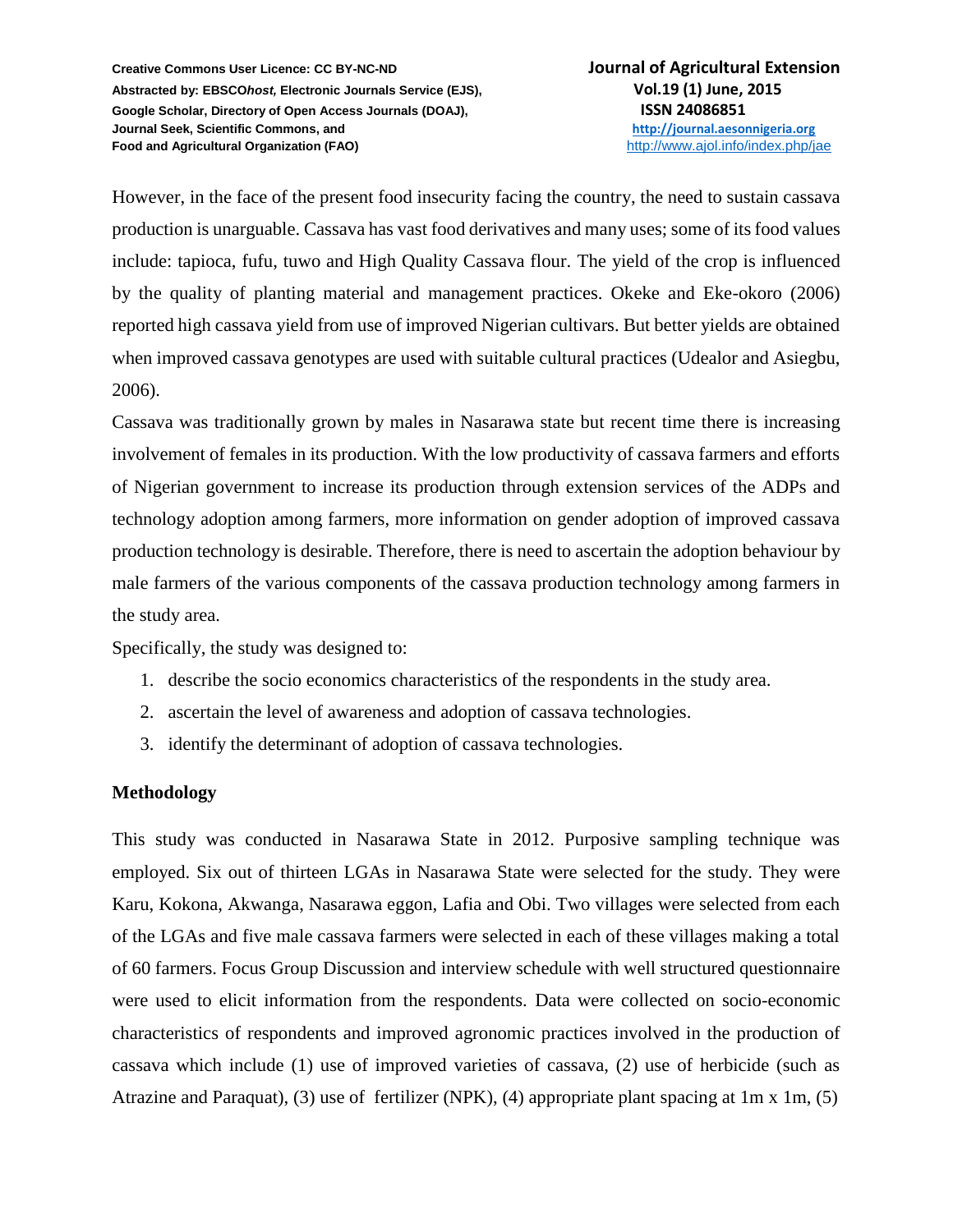planting time (June-July), (6) use of tractor for tillage, (7) use of insecticides, (8) harvesting time (9-12 months).

Frequencies, percentage, were used for objective one and two and logit regression model was use to achieve objective 3.

The logit model was expressed implicitly as

 $Y = F(X_1, X_2, X_3, X_4, X_5, X_6, X_7, X_8, X_9, X_{10}, X_{11}, X_{12}, X_{13}, X_{14})$ Explicitly the model is specified as

 $Y(Adoption)=b0+b_1X_1+b_2X_2+b_3X_3+b_4X_4+b_5X_5+b_6X_6+b_7X_7+b_8X_8+b_9X_9+b_{10}X_{10}+b_{11}X_{11}+b_{12}X_{12}+$ 

 $b_{13}X_{13}+b_{14}X_{14}+U$ 

Where,

- $Y$  (Adoption) = (1 for adoption, 0 otherwise)
- $X_1$ : Age of farmers (in years)
- $X_2$ : Sex (male=1, Female=0)
- X3: Marital Status (Married=1, Not married=0)
- X4: Household size (Number of people feeding from the same pot)
- $X_5$ : Educational status (years of formal schooling)
- X6: level of annual income (naira)
- X7: Farming experience (years)
- $X_8$ : Membership of cooperative associations (membership=1, Non=0)
- X9: Total farm size ( hectares)
- $X_{10}$ : Contact with extension staff (months)
- $X_{11}$ : Complexity of the technology (complex= 1, non complex=0)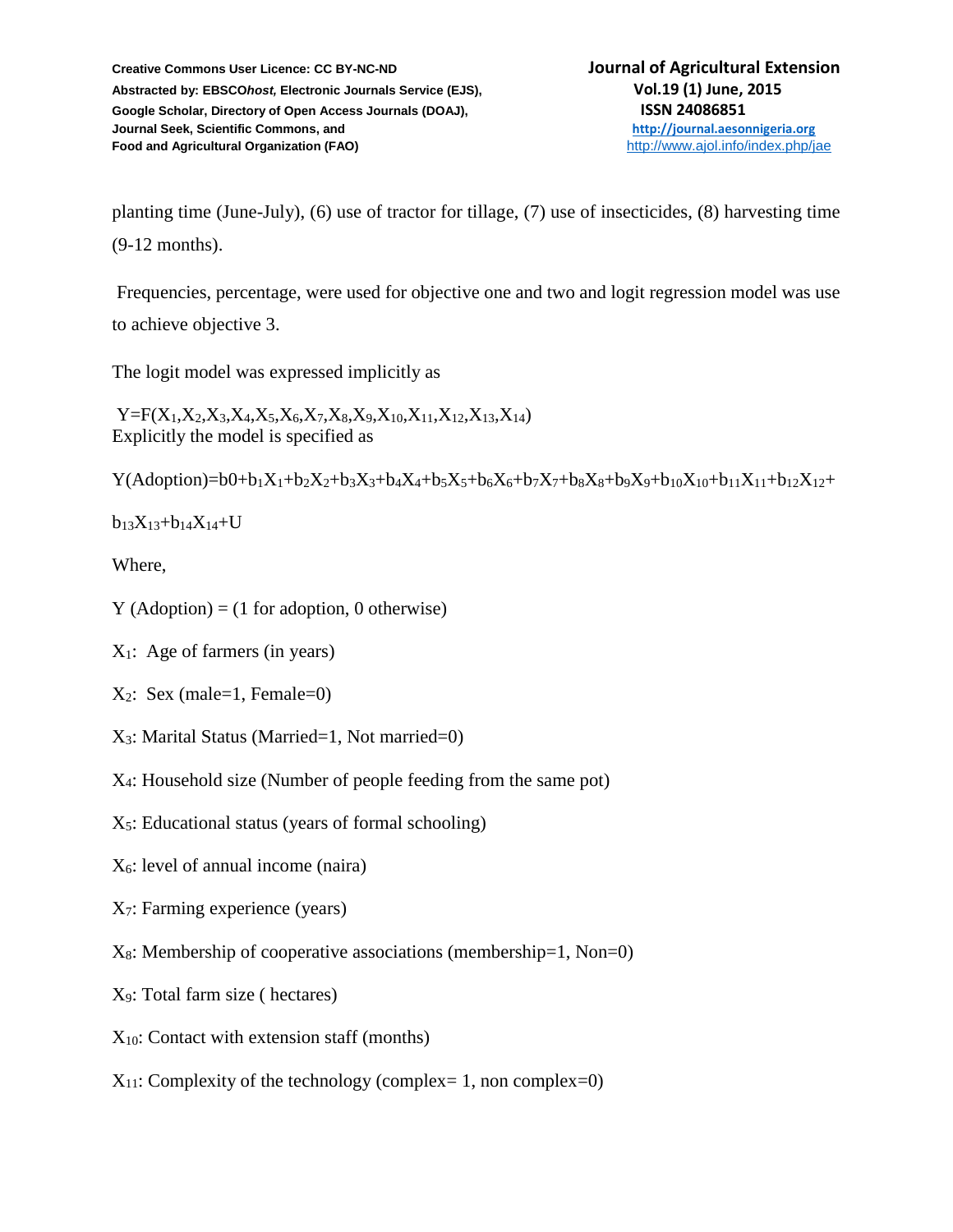$X_{12}$ : Profitability(profitable=1,non profitable=0)  $X_{13}$ : Adaptability (Adaptable 1, non adaptable = 0)  $X_{14}$ : Compatibility (Compatible1, incompatible=0) Where:

 $Y & X_1 - X_{14}$  as defined above.

 $b_0$  = constant

 $b_1 - b_{14} =$  coefficient to be estimated.

U: Error term.

#### **Results and Discussion**

#### **Socio-economic characteristics of respondents**

The result in Table1 show that the majority (63.3%) of male farmers were within 41-60 years of age. The mean age of farmers was 46.7. This result implied that farmers were still at their productive age (41-60) and dominated cassava production in the study area. However, according to Nwaru (2004), the ability of a farmer to reduce risk, be innovative decreases with age, there was likely to be a high prospect for increased adoption of improved cassava production technologies among the middle aged farmers. Majority (95%) of the farmers were married. Marriage in African culture connotes respect and responsibility to demand in terms of income to meet family needs as well as increase in family labour. Enitan (2010) in similar studies found out that majority of married people are into agricultural production. For educational level, 38.3% of male farmers had one form of tertiary education or the other, 18.3% had secondary education, 20% had primary education, 15% had quaranic education, while 8.3% had no education. The farmers in the study area having more tertiary education were expected to have access to information, be more receptive to improved farming technique and have more ability and willingness to adopt technologies. The result on land area cultivated by farmers revealed that majority (55%) of the farmers cultivated land between 1-4ha, 41.7% cultivated 5 ha and above while only 1.7% cultivated below1ha. The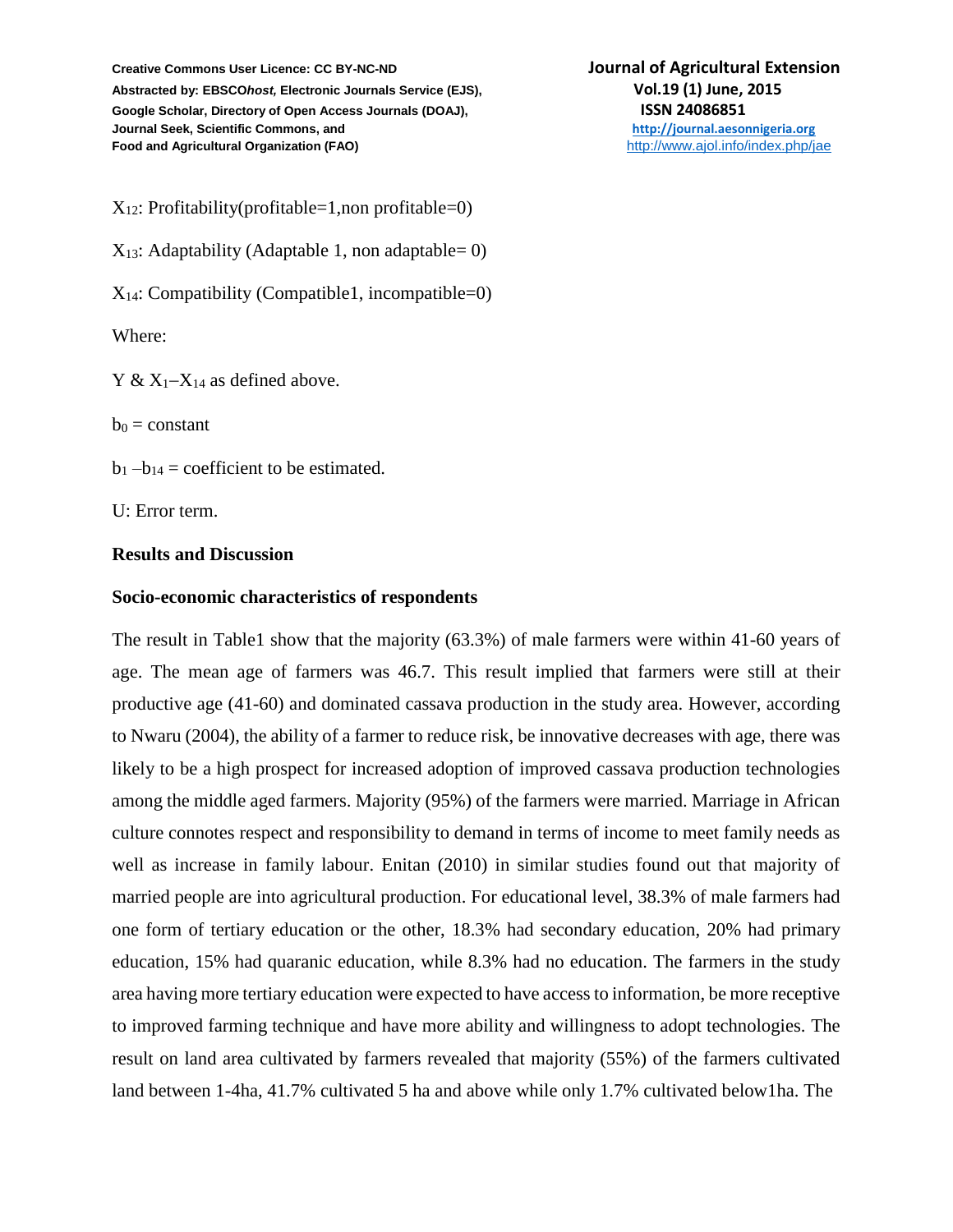mean for land area was 3.6. The size of land available to the farmer is likely to have positive influence on adoption (Ironkwe, 2005) this is because the farmers with larger size of farm could afford to invest relatively small portion to venture into an uncertain enterprises and hence adoption becomes possible. For farming experience, the result showed that (35%) of farmers had less than 11years cassava farming experience, 28.4% had between 11-20 years experience, 25% had between 21-30years and 11.7% of the male farmers had above 30 years Cassava farming experience. The mean for farming experience was 18. This result implies that experienced farmers are in cassava production in the study area with more experience in farming, the farmers could be less averse to the risk involved in adopting new innovation. Hence, there would be an increase adoption of technology among male farmers; this is because the farmer's previous experience with other innovations either positive or negative would influence his perception of the importance of the technology (ghandin and panel, 1999).

| Socio-economic Variables  | Percentage(n=60) | Mean |
|---------------------------|------------------|------|
| Age                       |                  |      |
| $< 20$                    | 3.3              | 46.7 |
| $21 - 40$                 | 20.0             |      |
| 41-60                     | 63.6             |      |
| >60                       | 13.3             |      |
| <b>Marital Status</b>     |                  |      |
| Single                    | 5.0              |      |
| Married                   | 95.0             |      |
| Level of Education        |                  |      |
| No formal Education       | 8.3              |      |
| <b>Quaranic Education</b> | 15.0             |      |
| Primary Education         | 20.0             |      |
| Secondary Education       | 18.3             |      |
| <b>Tertiary Education</b> | 38.3             |      |
| Farm size                 |                  |      |
| $>1$ ha                   | 1.7              | 3.6  |
| $1-2ha$                   | 20.0             |      |
| $3-4ha$                   | 34.0             |      |
| 5ha and above             | 43.4             |      |
| <b>Farming Experience</b> |                  |      |
| <11 years                 | 35               | 18   |
| $11 - 20$                 | 28.4             |      |
| 21-30                     | 25               |      |
| >30                       | 11.7             |      |

**Table1: Distribution of respondents on socio-economic variables***.*

Source: Field Survey, 2012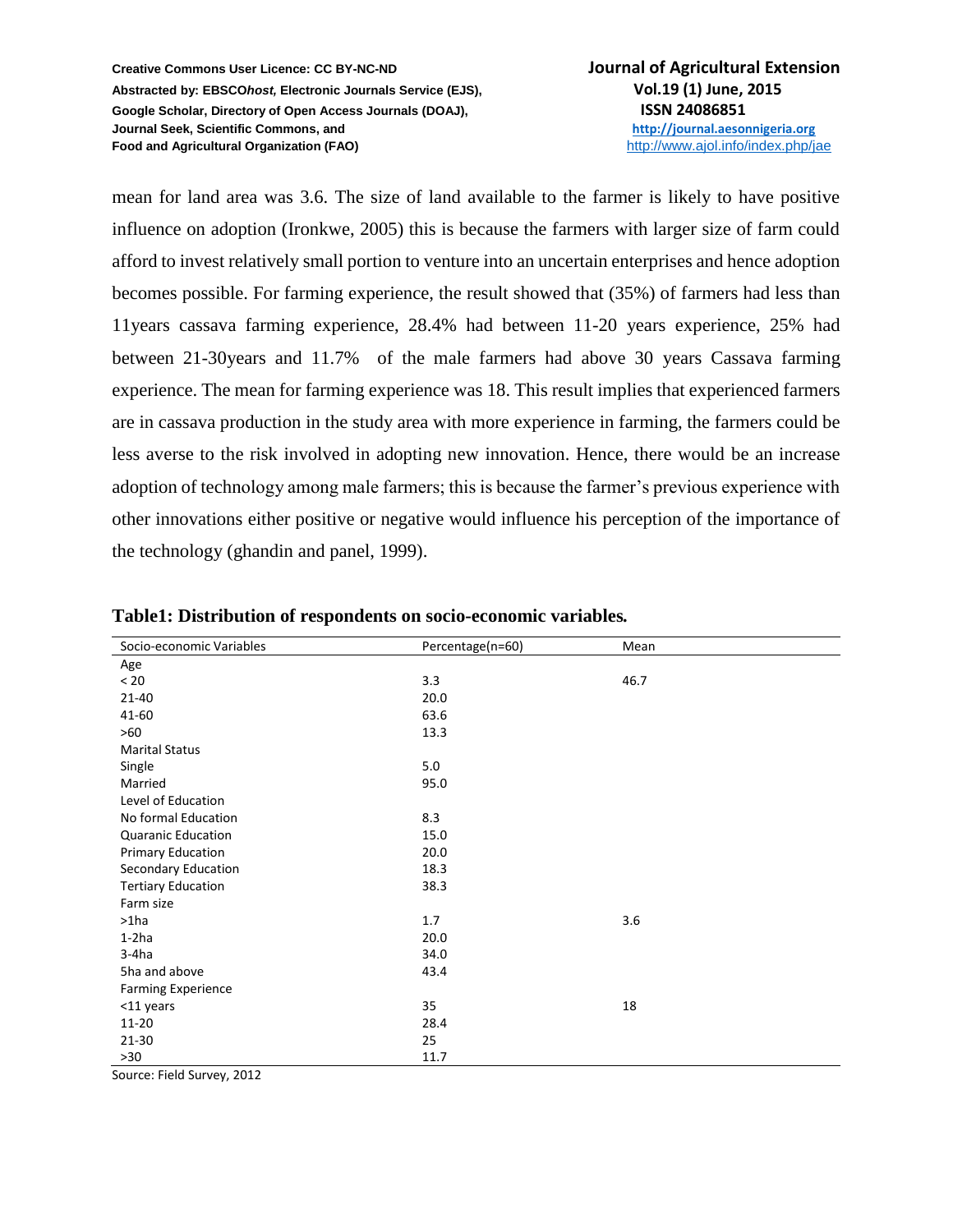## **Adoption level of cassava production technologies**

Table 2 shows the level of adoption of recommended production technologies, higher adopters constituted (63.3%) while lower adopters constituted (36.3%). For the eight technologies studied, any respondent that adopts six technologies and above is regarded as higher adopter while any respondent that adopts less than six technologies is regarded as lower adopter.

**Table 2: Distribution of respondents by level of adoption of cassava production** 

### **technologies**

| <b>Adoption level</b> | <b>Percentage</b> | <b>Mean Score</b> |
|-----------------------|-------------------|-------------------|
|                       |                   |                   |
| High adopters         | 63.3              | 6                 |
| Low adopters          | 36.3              |                   |
| <b>Total</b>          | <b>100</b>        |                   |

Source: Field Survey, 2012.

## **Awareness and adoption of cassava production technologies**

Table 3 explains that all the farmers in the study area were aware of the eight cassava production practices studied. These includes use of improved cassava varieties (90%), use of fertilizer  $(76.7\%)$ , herbicide(63.3%), and insecticide (63.3), appropriate plant spacing (1mx1m) (66.7%), planting time (June/July) (85%), use of tractor (43.3%) and harvesting time (78.3%).The adoption level for use of tractor by the male cassava farmers was low (43.3%).This may be attributed to high cost of procuring tractor or unavailability of it.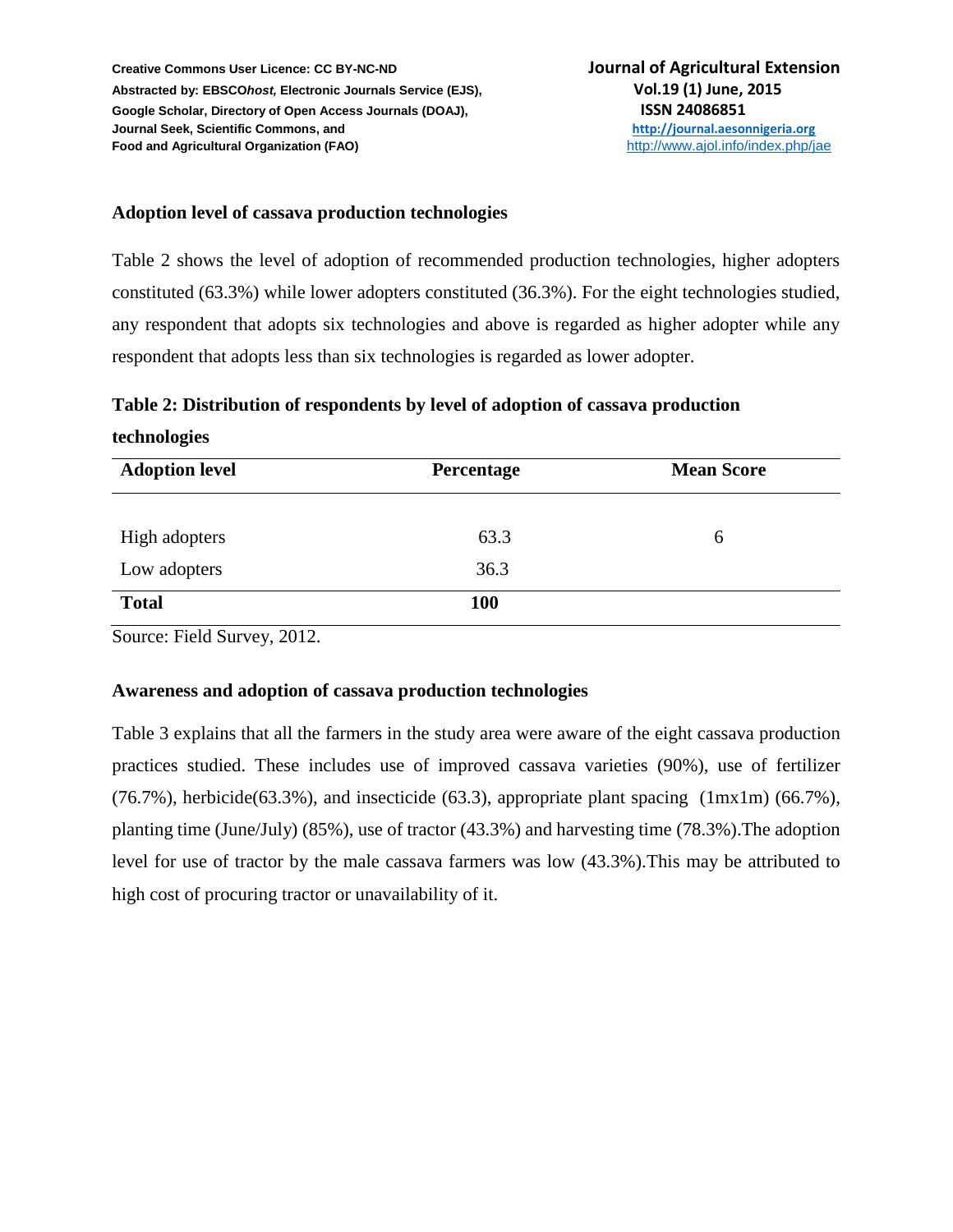# **Table 3: Distribution of respondents on awareness and adoption of cassava production technologies.**

| Production technologies   | Aware $(n=60)$ | Adopted $(n=60)$ |  |
|---------------------------|----------------|------------------|--|
|                           | percentage     | Percentage       |  |
| Improved cassava          | 98.3           | 90               |  |
| Use of herbicide          | 98.3           | 86.7             |  |
| Use of fertilizer         | 93.3           | 76.7             |  |
| Use of insecticide        | 91.7           | 63.3             |  |
| Appropriate plant spacing | 90             | 66.7             |  |
| Planting time             | 95             | 85               |  |
| Use of tractor            | 90             | 43.3             |  |
| Harvesting time           | 93.3           | 78.3             |  |

Source: Field Survey, 2012

## **Determinant of adoption of cassava production technologies**

The result of the logit regression analysis (Table 4) revealed that income and number of extension contact are positive and significant to adoption of cassava technologies at varying degree of significance. This implies that income of the farmer significantly influenced the adoption of cassava technologies. As income increases, adoption also increases. Number of extension contact also increases adoption rate. According to Okonkwo *et al*. (2009). Adoption of improved technologies increases with increase in the number of extension contacts. This is because the farmers are likely to receive more valuable information about technologies from the extension agents during such visit.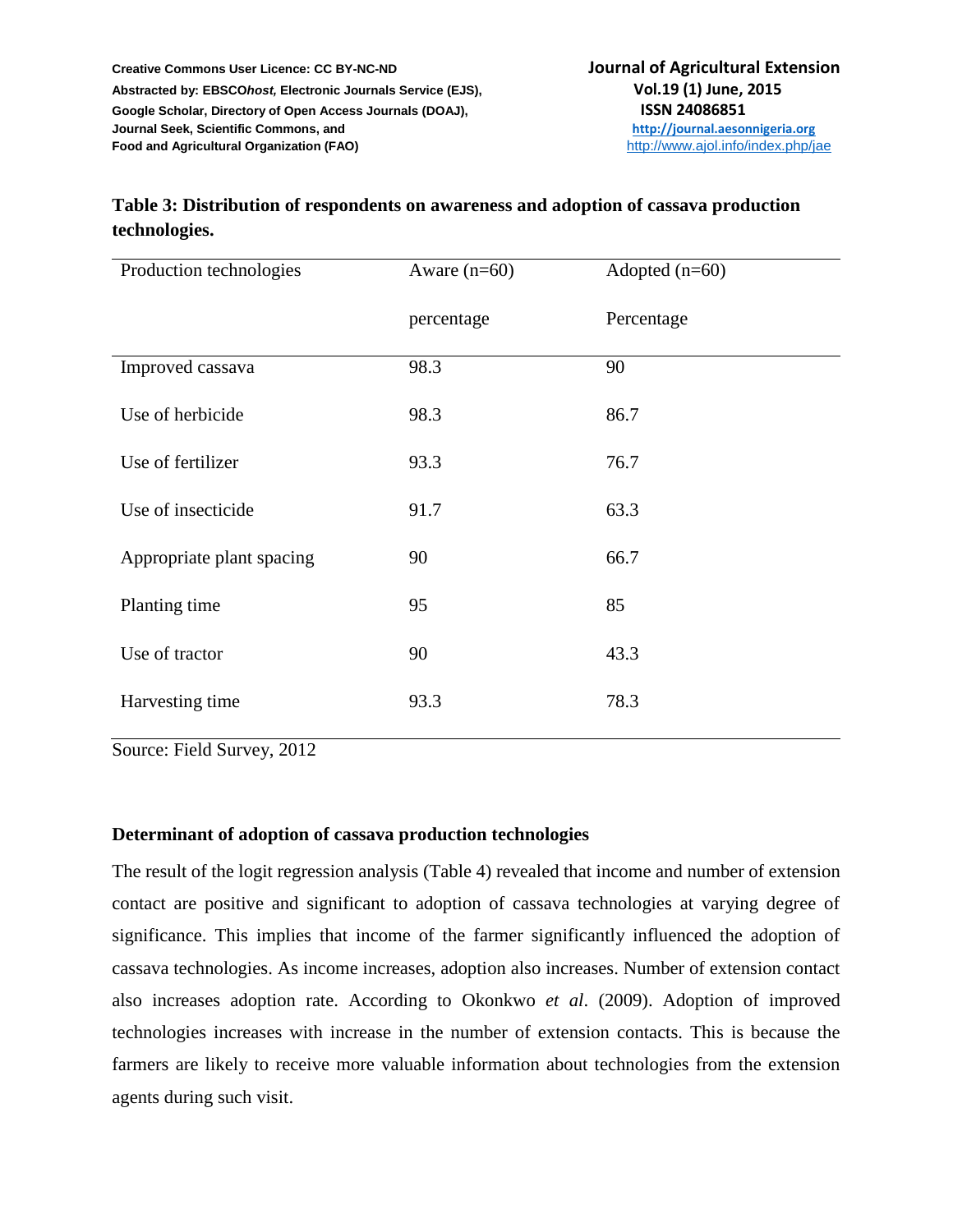| Variable                      | Coefficient | <b>Standard Error</b> | Z value |
|-------------------------------|-------------|-----------------------|---------|
|                               |             |                       |         |
| Age                           | .0205       | .0328126              | 0.63    |
| Household size                | $-0.788$    | .1441918              | $-0.55$ |
| Education                     | .0396       | .0429924              | 0.92    |
| Income                        | $3.19e-*$   | 1.79e-06              | 1.78    |
| Experience                    | $-.0263$    | .0546349              | $-0.48$ |
| Cooperative                   | .7376       | .8812638              | 0.84    |
| Farm size                     | .3643       | .5006137              | 0.73    |
| <b>Extension contact</b>      | .7306***    | .2062525              | 3.54    |
| <b>Technically Complexity</b> | $-0.3193$   | .8942661              | $-0.36$ |
| Constant                      | $-5.0779$   | 3.010661              | $-1.69$ |
| $X^2$ 0.000                   |             |                       |         |
| <b>Total Sample</b>           | 60          |                       |         |

## **Table 4: Logit estimates of determinant of adoption of cassava production technologies**

\*\*\*P <0.01, \*P < 0.10

Source: Data analysis, 2012.

## **Conclusion and Recommendation**

It can be concluded that awareness and adoption level of cassava technologies were quite high in the study area. (Awareness of all the practices ranges from 90% to 98.3% while the adoption is from 63.3% to 90%). Also, that man made remarkable contribution in cassava production. It was therefore recommended that Farmers should adhere strictly to recommended packages by extension agents for increased output. Also, agricultural inputs should be made available to farmers at subsidized rates and timely too. This will improve cassava production in the study area.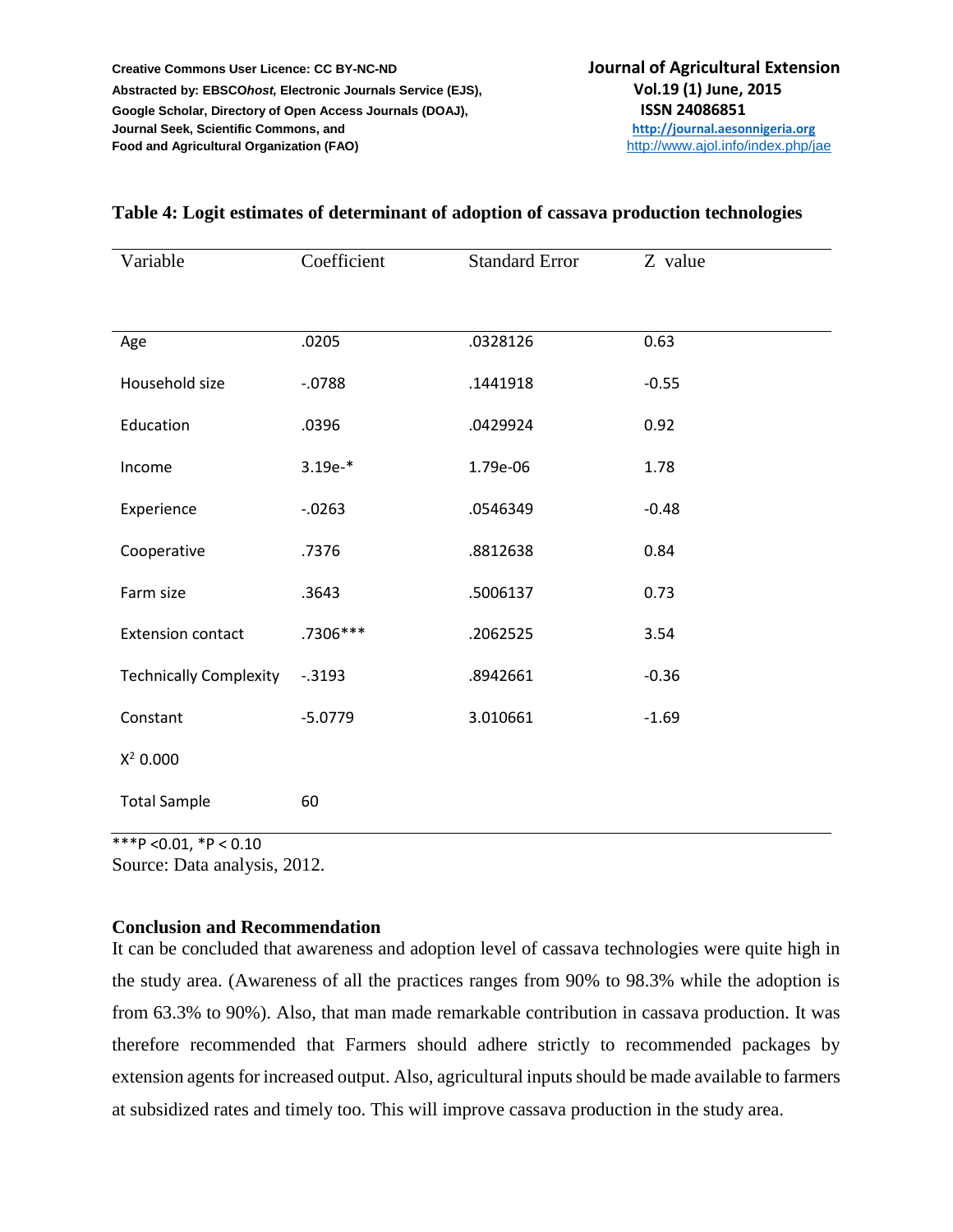Processing centers should also be established to enhance value addition to cassava which will

increase income of cassava farmers in the study area.

#### **References**

- Adekoya, A.E. and Tologbonse, E.B. (2005). Adoption and diffusion of innovations. In S.F. Adedoyin (ed) Agricultural Extension in Nigeria. Agricultural society of Nigeria (AESON)pp 28.
- Africa Rice Centre (2007). Commodity watch: NERICA contributes to record rice harvest in Africa. New Agricultural Digest Abuja: FIF (4):16.
- Agbarevo and Obinne (2008). Evaluation of the effect of agricultural extension delivery in cassava production in Nigeria. A case study of Cross river State of Nigeria. *Nigerian Agricultural journal* 39 (1) pp 16-17.
- Ajayi, R and Onuche, L. B. (2005). Extension implication of change in production cost in consumption pattern of cassava and its production under democratic economy in Dekina Local Government Area of Kogi State In Journal of Agricultural Extension. Agricultural Extension Society of Nigeria (AESON). Vol. 8:41-49.
- Alabi, O. O. and Alabi, O. A. (2002). Economics of cassava production in Kogi State. A case study of Yagba West Local Government Area. Savannah Journal of Science and Agriculture: 1(1): 105-109.
- Emenyonu, C.A, M.A Odii, and S.U.Onyeagbocha, (2005). Comparative analysis of resource use productivity among Green River and non -Green River project farmers in the Niger Delta. *Journal of Agricultural Research.* 2 (2) : pp 57-63.
- Ghadim, A.K. and D.J. Pannell (1999). Conceptual Framework of adoption of Agricultural Innovation. Journal of Agricultural Economics vol. 21: 145-154.
- Institute for Agricultural Research and Training, (IAR&T) (2005). Farmers' Guide on Cassava Production. Moore Plantation, Ibadan, Nigerians: 1-12
- International Institute of Tropical Agriculture (1992). Sustainable Food Production in Sub-Saharan Africa, IITA's Contributions, Ibadan, Nigeria.
- International Institute of Tropical Agriculture (2004): Annual report 1984. Ibadan, Nigeria.
- Ironkwe,A.G. (2005). Adoption of yam minisett technology by women farmers in Abia State, Nigeria. An unpublished Msc. Thesis in the Department of Rural Sociology and extension, Michael Okpara University of Agriculture umudike.
- Nwaru, J.C. (2004). Rural credit markets and arable crop production Imo State of Nigeria. Ph.D. Dissertation Michael Okpara University of Agriculture, Umudike Umuahia Nigeria.
- Nweke, F.I., Spencer, O.S.C. and Lynam, J.K. (2002). The Cassava Transformation: Africa Best-Kept Secret. Michigan State University Press, East Lansing: 105.
- Odurukwe, S. N., E.C. Njoku and A.I. Ugochukwu (2003). Determination of adoption gaps in yam minisett technique of women farmers in Rivers State, *proceedings of 37th Annual Conference of the Agricultural Society of Nigeria pp.* 36-42.
- Ojuekaiye, E. O. (2001). Economic analysis of cassava production in three local government areas of KogiState. M.Sc Thesis, Department of Agricultural economics and Rural Sociology, ABU, Zaria.